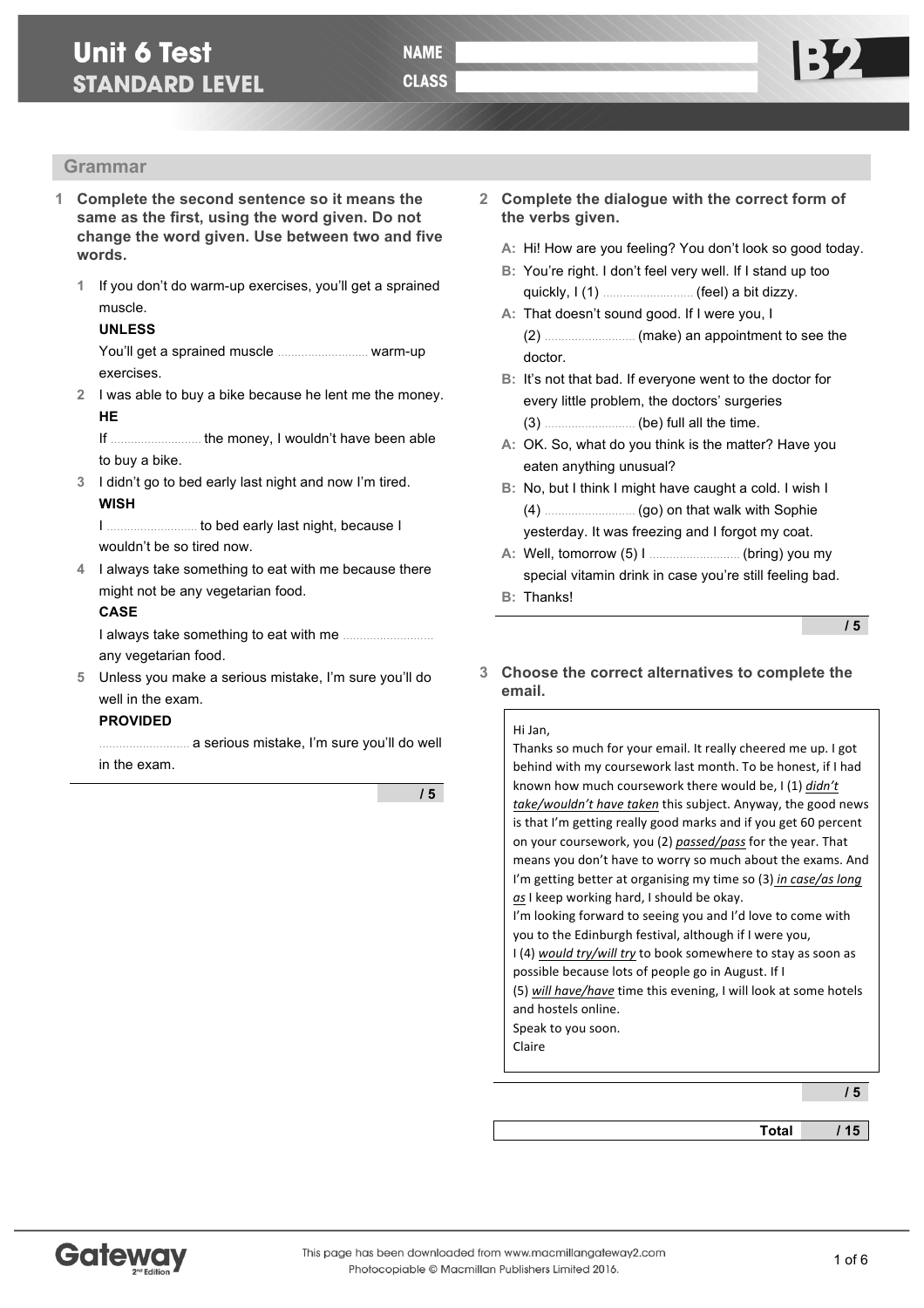## **Vocabulary**

**4 Complete the second sentence so it means the same as the first, using the word given. Do not change the word given. Use between two and five words.**

**1** You'll be completely better tomorrow, I'm sure of it. **FEET**

You'll be ……………………… tomorrow, I'm sure of it.

**2** I'm sorry to hear that you're not feeling very well at the moment.

#### **WEATHER**

I'm sorry to hear that you ……………………… at the moment.

**3** I think I'm getting that flu bug that's going round. **DOWN**

I think I ……………………… that flu bug that's going round.

**4** After the accident, Jenny lost consciousness for a few minutes.

### **BLACKED**

After the accident, Jenny ……………………… for a few minutes.

**5** My mum has been ill for a couple of weeks, but she is recovering now.

### **OVER**

My mum has been ill for a couple of weeks, but she ……………………… it now.

**/ 5**

**5 Choose the best answer (A, B or C) to complete the text.**

We all went to watch my brother play football last week – even my big sister came. She got really excited because although they were losing, it was very close. When the ball came towards her, she tried to kick it. Well, she fell over and hurt her (1) ……………………… . It was obviously really (2) ……………………… , though she tried not to let it show. My dad took her to hospital and after an X-ray they said it was broken and she had to (3) ……………………… an operation. Fortunately, she didn't (4) ……………………… an infection from her cuts and bruises but she did have to get a (5) ……………………… for painkillers, but eventually she got

better. The first thing she asked when she came round was 'Who won?'

| C temperature |
|---------------|

**/ 5**

### **6 Complete the text with these words. There are three extra words.**

| balanced • danger • get • high • pressure |  |  |  |
|-------------------------------------------|--|--|--|
| processed $\cdot$ put $\cdot$ risk        |  |  |  |

My brother is always working out at the gym and I used to think he was pretty fit. But he has a busy job and he never cooks for himself. He eats out a lot or buys ready meals and he likes fatty food and things that are (1) ……………………… in salt. Anyway, he has

| feeling well so he went to the local health centre for a  |                                                             |
|-----------------------------------------------------------|-------------------------------------------------------------|
|                                                           |                                                             |
|                                                           |                                                             |
| obese. That really shocked him. So now he's started       |                                                             |
|                                                           | jogging every day before work and he's trying to eat a more |
|                                                           |                                                             |
| that's what's known as a 'wake up' call and I don't think |                                                             |
| he'll let himself get out of shape again.                 |                                                             |

| Total | $\overline{\phantom{a}}$ |
|-------|--------------------------|
|       |                          |

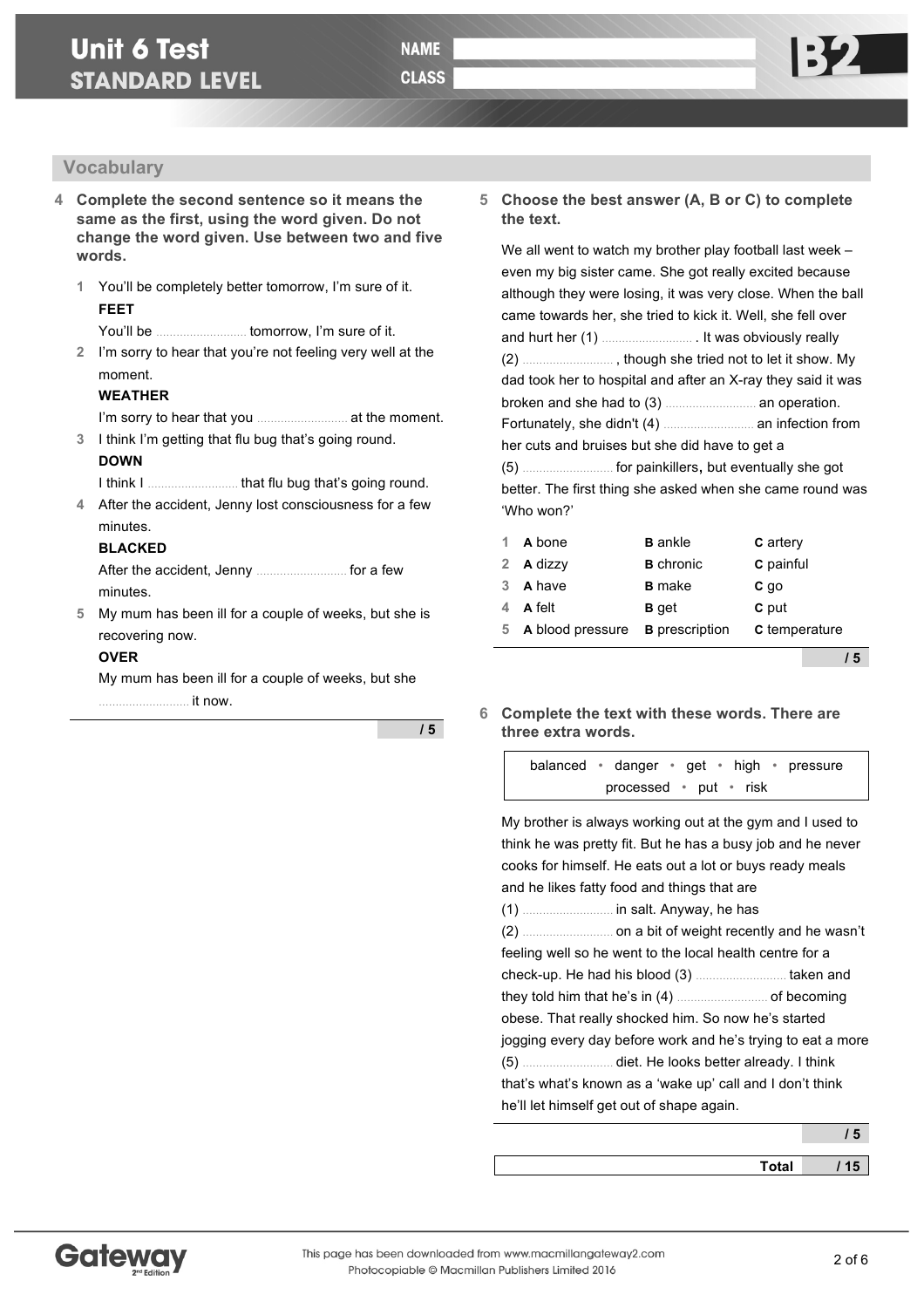**CLASS** 

## **Reading**

### Stress: a modern illness?

The twenty-first century seems to have brought with it a whole range of new medical problems. Many of these are related to our increased use of technology. For example, there are now several problems connected with using computers and mobile phones. Certain parts of our body ache because they are overused, like thumbs from too much texting, eyes from peering at small screens repeatedly and our ears from the increased volume of music we listen to on MP3 players and at clubs. (1) **Example** 1 The list goes on and on. However, one of the biggest dangers to health today is not a direct result of technology but it is related to it. That is stress.

Stress has always been with us. The feeling of being overwhelmed and unable to control aspects of our lives seems to have been part of the human condition forever. (2) **EXECT ADDED ENDED** One reason for this is that technology has speeded up our lives dramatically. Everything can happen instantly: communication, travel, accessing information and so on. This means that, whereas we used to have thinking time between communications both at work and in our personal lives, today that's gone. People don't have enough time to do nothing and sometimes our brains need that.

Commuting to work used to be a time to relax and prepare for the day ahead or to wind down after a busy day. Now it's the opposite. If you're driving, the rush hour is usually one long traffic jam and if you're on the train, you'll probably be on your mobile phone or on your laptop continuing the day's work. Students don't escape either. (3) **EXEC ADDENT MONEST SECTOR CALC ASSETS** 

So, how can we best deal with our stressful lives? It is important that we try, as stress causes not only mental problems but physical ones, too. People under a lot of stress can become nervous and moody, and even suffer from severe depression. (4) ……………………… It can affect our sleeping patterns, and when we don't get enough sleep that leads to other problems, too.

According to the experts, we need to try to cut out some of the things that cause us most stress in our daily lives. (5) ……………………… Of course, stress affects different people in different ways, but one answer is to write down a list of things that you find stressful and find ways round them. If you are stressed because you tend to leave revising for tests to the last minute, the answer would be to spread the revision over a longer period. If driving in the rush hour stresses you out, try putting on some calming music to distract you from the situation. If it's possible, switch off your phone on the train and read a book! We all need time to relax, a time when we can do something we enjoy, such as reading or watching a film. Another excellent way to fight stress is to do some form of exercise.  $(6)$ 

It is inevitable that the pace of life is going to speed up even further, and we shall have to deal with it. But as long as we allocate ourselves some down time, we'll stay healthy. So, switch off that laptop and chill out.

- **7 Read the article about stress. Six sentences have been removed from the article. Choose from the sentences A–G the one which fits each gap. There is one extra sentence.**
	- **A** Obviously, it is not possible to stop studying for exams or going to work, but we can reduce stress if we approach these things in the right way.
	- **B** They are under pressure to take and pass more and more exams.
	- **C** But experts say that stress levels, and health problems caused by stress, have gone up alarmingly in recent years.
	- **D** And people don't take as many holidays as they used to.
	- **E** We are also getting more ear infections because we share headphones.
	- **F** This has the advantage of improving our general fitness as well so try to fit in some sport or gym time.
	- **G** It also affects the heart and can cause problems related to blood pressure.

**/ 6**

**8 Read the article again. Are these statements True (T), False (F) or is the information Not Mentioned (NM)?**

|   | Total                                          |     |
|---|------------------------------------------------|-----|
|   |                                                |     |
|   |                                                | 16  |
|   | stress.                                        | T/F |
| 6 | Experts suggest doing exercise can help reduce |     |
| 5 | Finding time to relax is not that important.   | T/F |
|   | things that are stressful.                     | T/F |
| 4 | People should change the way they handle       |     |
|   | people.                                        | T/F |
| 3 | Students suffer more from stress than old      |     |
| 2 | Stress is a new type of illness.               | T/F |
|   | of medical problems.                           | T/F |
| 1 | Technology has contributed to new types        |     |

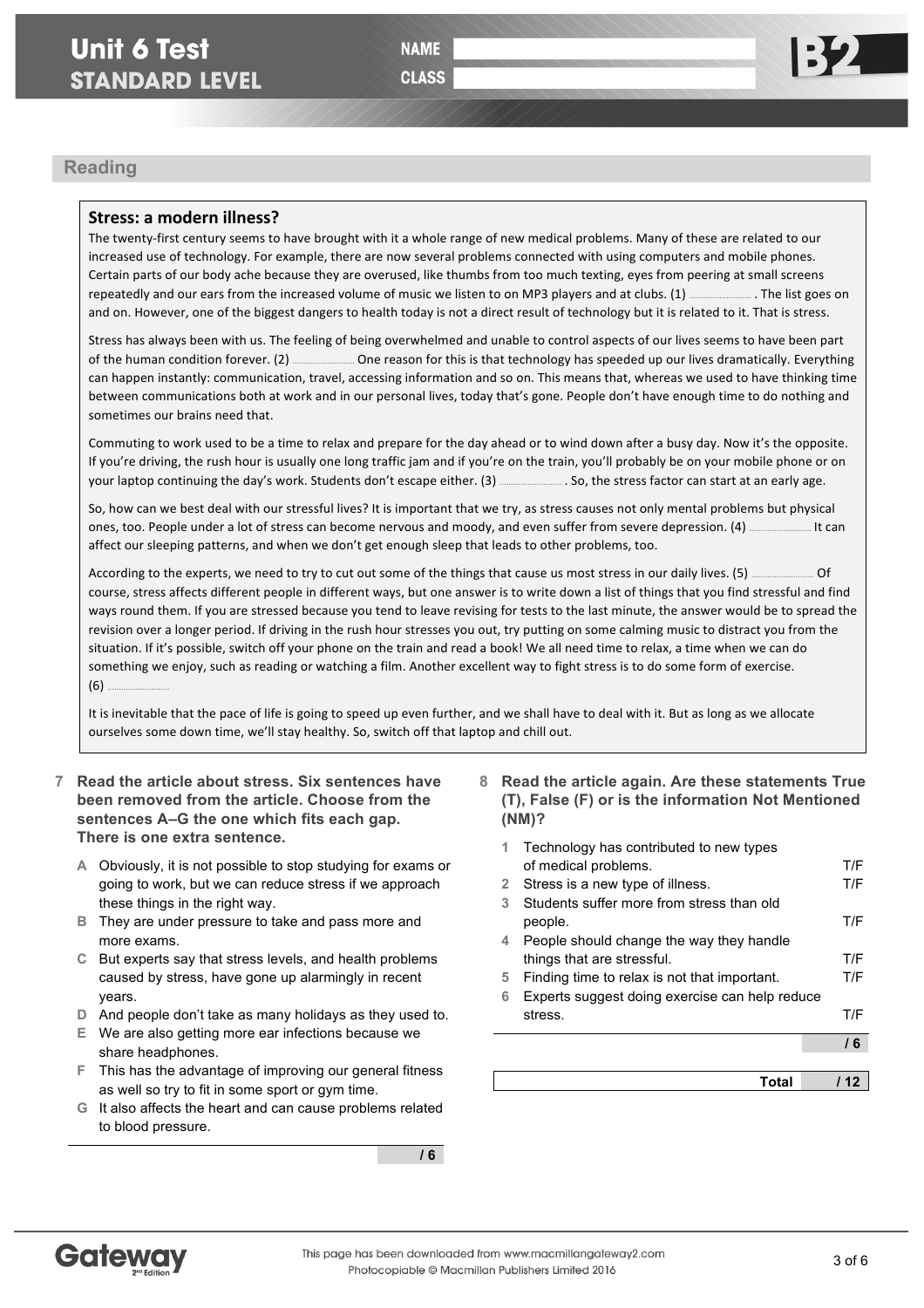# **Unit 6 Test STANDARD LEVEL**

## **Use of English**

## **9 Complete the text with the correct form of the words given.**

Once considered a symbol of wealth, (1) ……………………… (obese) is now known to be a danger to health. Although in some places being thin is still seen as a sign of illness, in most parts of the world, being overweight is now viewed negatively. And with good reason. It increases the risk of heart disease, promotes high blood pressure and can lead to other serious health problems. In extreme cases, it is possible to have an (2) ……………………… (operate) to reduce the size of the stomach and prevent overeating, but most experts agree that it would be better to get to the root of the problem.

The most likely causes are environmental and can be linked to poverty. One of the problems is that traditional diets of grains and vegetables are giving way to a greater (3) ……………………… (take) of products that are high in fat and sugar because these foods are cheaper. Wealthy people,

who have better access to nutrition (4) ………………………

(educate), healthy foods and exercise facilities, tend to be slimmer. However, the problem is not just about eating the wrong things and lack of exercise. Although

(5) ……………………… (fat) foods are a major part of the problem, it is sugar that is currently seen as the main culprit. And much of the sugar consumed today is hidden in (6) ……………………… (process) foods, such as ketchup, soft drinks, biscuits and even some breakfast cereals which are promoted as a healthy option. And excessive sugar consumption can lead to people becoming

(7) ……………………… (addict) to sugar.

Some experts arque that if governments (8) …………… (do) more to prevent the problem, there would be significant economic benefits in terms of reducing spending on health care. However, this is a complex issue with no easy solutions.

**/ 8**

## **Listening**

**10 Listen to five short extracts. Choose the best answers, A, B or C.**

**1** You hear a boy and a girl talking about the girl's absence from school.

What did she think about the new medical centre?

- **A** The decoration is very modern.
- **B** It's efficient.
- **C** It isn't as big as the old one.
- **2** You hear two people talking about an operation. How does the boy feel about the operation?
	- **A** unconcerned
	- **B** worried
	- **C** embarrassed
- **3** You hear two people talking about a new pet. What does the girl say about the dog?
	- **A** It's crazy.
	- **B** It's friendly.
	- **C** It's not well.
- **4** A doctor is giving a talk.

Why did he become a doctor?

- **A** He had always wanted to be a doctor.
- **B** His parents were doctors.
- **C** He enjoyed the relevant subjects at school.
- **5** You hear two people talking about catching flu. Who does the boy think he caught the flu from?
	- **A** Mike
	- **B** Jim
	- **C** Jack

**/ 5**

## **11 Listen again and complete the sentences with one word in each gap.**

- **1** The girl went to the medical centre for a ……………………… test**.**
- **2** The boy doesn't have to stay in hospital ……………………… when he has his operation.
- **3** The dog's previous owners sent her to a ……………………… centre when they went abroad.
- **4** The speaker has been a doctor for ……………………… years.
- **5** The boy used a special ……………………… wash to prevent infection at the hospital.

**Total / 10**

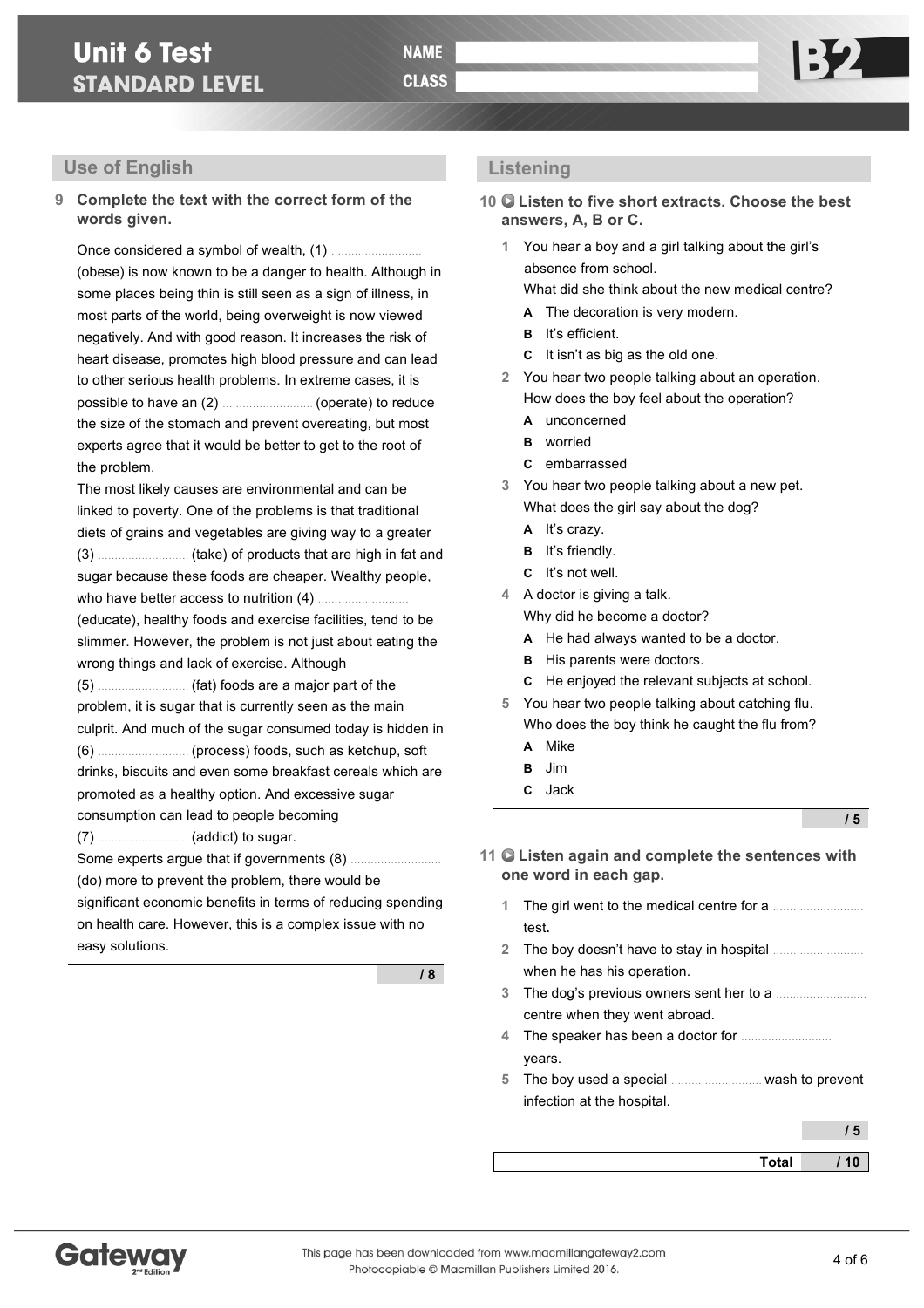**CLASS** 

## Writing

12 You have been discussing healthy lifestyles in your English class and now your teacher has asked you to write an essay with this title:

People who do not have healthy lifestyles should be refused medical treatment until they change their behaviour.

## You should:

- state the general topic.
- make points for your argument.
- make contrasts.
- give your conclusion.

### Use some of these phrases:

- Firstly, ... / Secondly, ... / Lastly, ...
- Furthermore ... / What's more ...
- Not only ..., but also ...
- On the one hand, ... / In contrast, ...
- Therefore, ... / And so, ...
- As far as I am concerned ... / In my opinion, ...
- In conclusion, ...  $\bullet$

### **Write 190-220 words.**

 $110$